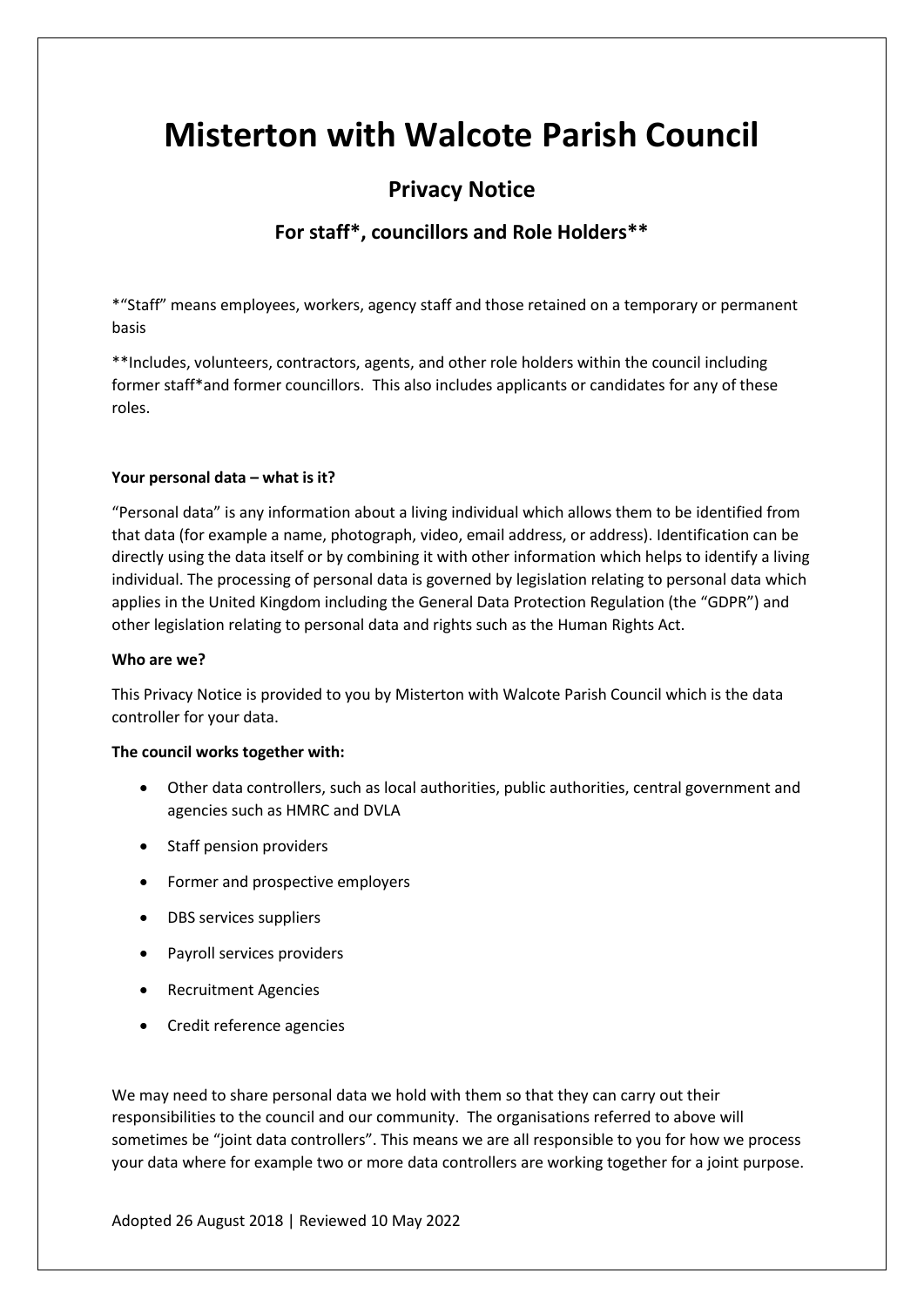If there is no joint purpose or collaboration then the data controllers will be independent and will be individually responsible to you.

# **The council will comply with data protection law. This says that the personal data we hold about you must be:**

- Used lawfully, fairly and in a transparent way.
- Collected only for valid purposes that we have clearly explained to you and not used in any way that is incompatible with those purposes.
- Relevant to the purposes we have told you about and limited only to those purposes.
- Accurate and kept up to date.
- Kept only as long as necessary for the purposes we have told you about.
- Kept and destroyed securely including ensuring that appropriate technical and security measures are in place to protect your personal data to protect personal data from loss, misuse, unauthorised access and disclosure.

#### **What data do we process?**

- Names, titles, and aliases, photographs.
- Start date / leaving date
- Contact details such as telephone numbers, addresses, and email addresses.
- Where they are relevant to our legal obligations, or where you provide them to us, we may proces information such as gender, age, date of birth, marital status, nationality, education/work history, academic/professional qualifications, employment details, hobbies, family composition, and dependants.
- Non-financial identifiers such as passport numbers, driving licence numbers, vehicle registration numbers, taxpayer identification numbers, staff identification numbers, tax reference codes, and national insurance numbers.
- Financial identifiers such as bank account numbers, payment card numbers, payment/transaction identifiers, policy numbers, and claim numbers.
- Financial information such as National Insurance number, pay and pay records, tax code, tax and benefits contributions, expenses claimed.
- Other operational personal data created, obtained, or otherwise processed in the course of carrying out our activities, including but not limited to, CCTV footage, recordings of telephone conversations, IP addresses and website visit histories, logs of visitors, and logs of accidents, injuries and insurance claims.
- Next of kin and emergency contact information
- Recruitment information (including copies of right to work documentation, references and other information included in a CV or cover letter or as part of the application process and referral source (e.g. agency, staff referral))
- Location of employment or workplace.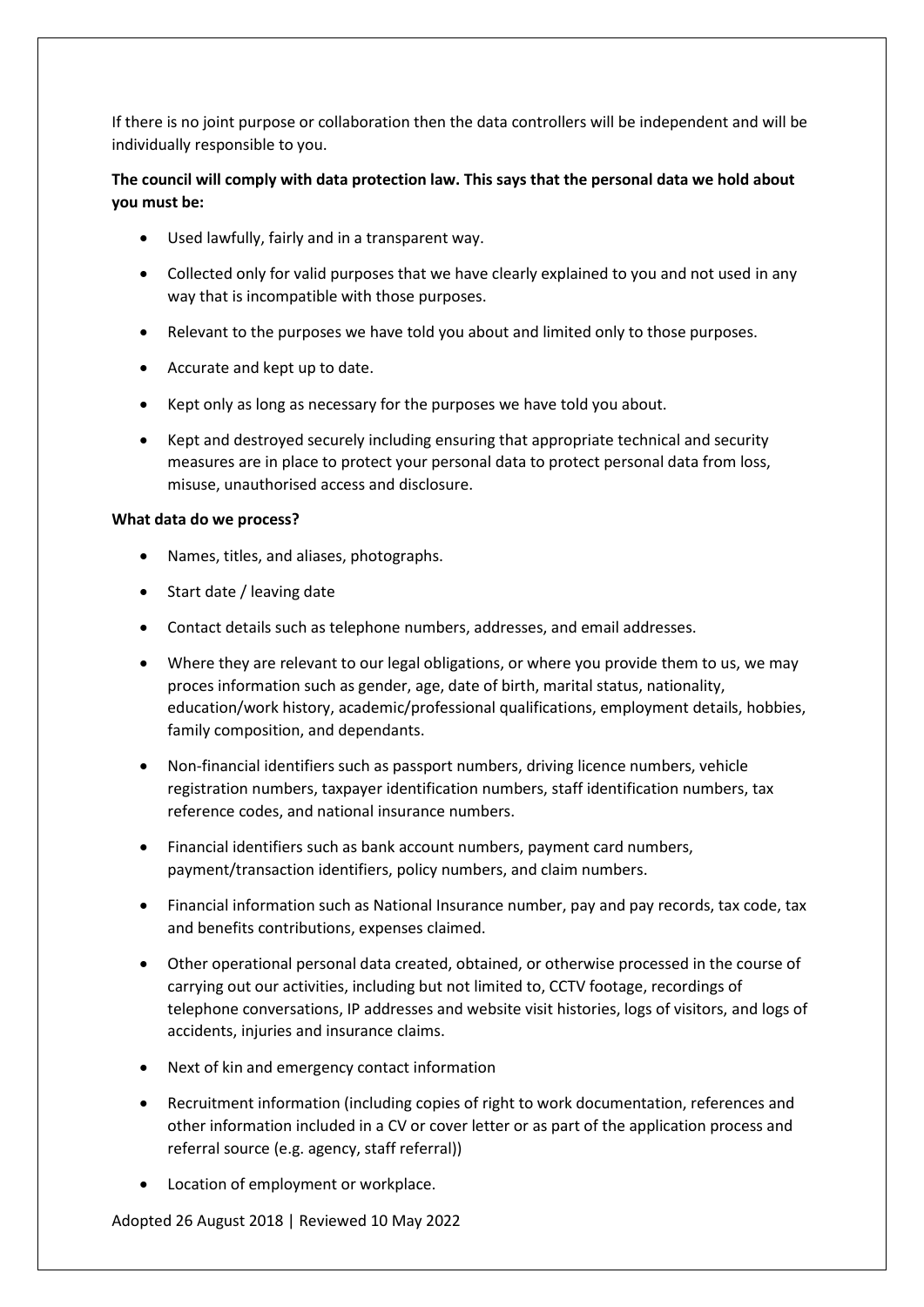- Other staff data (not covered above) including; level, performance management information, languages and proficiency; licences/certificates, immigration status; employment status; information for disciplinary and grievance proceedings; and personal biographies.
- CCTV footage and other information obtained through electronic means such as swipecard records.
- Information about your use of our information and communications systems.

#### **We use your personal data for some or all of the following purposes: -**

Please note: We need all the categories of personal data in the list above primarily to allow us to perform our contract with you and to enable us to comply with legal obligations.

- Making a decision about your recruitment or appointment.
- Determining the terms on which you work for us.
- Checking you are legally entitled to work in the UK.
- Paying you and, if you are an employee, deducting tax and National Insurance contributions.
- Providing any contractual benefits to you
- Liaising with your pension provider.
- Administering the contract we have entered into with you.
- Management and planning, including accounting and auditing.
- Conducting performance reviews, managing performance and determining performance requirements.
- Making decisions about salary reviews and compensation.
- Assessing qualifications for a particular job or task, including decisions about promotions.
- Conducting grievance or disciplinary proceedings.
- Making decisions about your continued employment or engagement.
- Making arrangements for the termination of our working relationship.
- Education, training and development requirements.
- Dealing with legal disputes involving you, including accidents at work.
- Ascertaining your fitness to work.
- Managing sickness absence.
- Complying with health and safety obligations.
- To prevent fraud.
- To monitor your use of our information and communication systems to ensure compliance with our IT policies.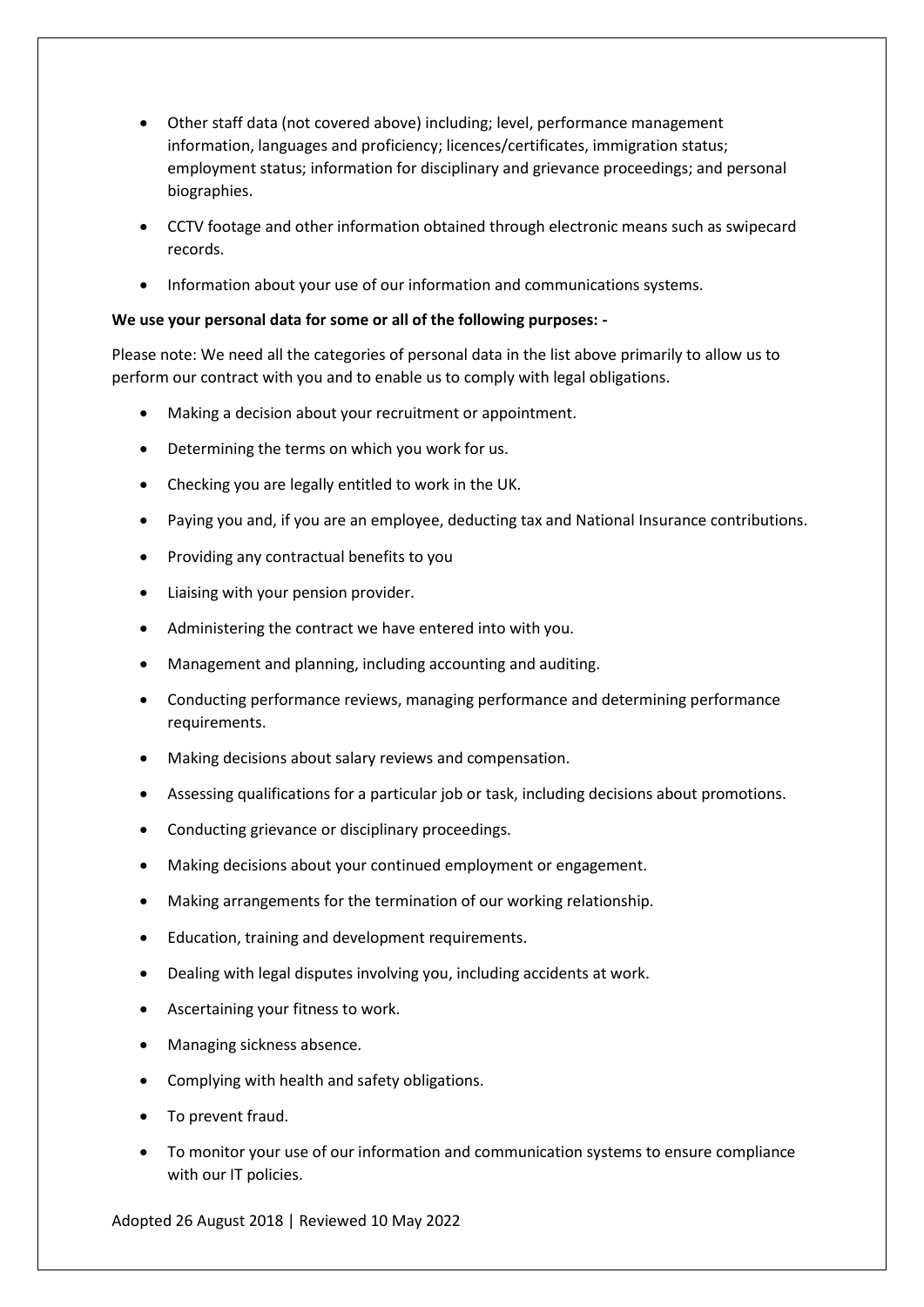- To ensure network and information security, including preventing unauthorised access to our computer and electronic communications systems and preventing malicious software distribution.
- To conduct data analytics studies to review and better understand employee retention and attrition rates.
- Equal opportunities monitoring.
- To undertake activity consistent with our statutory functions and powers including any delegated functions.
- To maintain our own accounts and records;
- To seek your views or comments;
- To process a job application;
- To administer councillors' interests
- To provide a reference.

Our processing may also include the use of CCTV systems for monitoring purposes.

Some of the above grounds for processing will overlap and there may be several grounds which justify our use of your personal data.

We will only use your personal data when the law allows us to. Most commonly, we will use your personal data in the following circumstances:

- Where we need to perform the contract we have entered into with you.
- Where we need to comply with a legal obligation.

We may also use your personal data in the following situations, which are likely to be rare:

- Where we need to protect your interests (or someone else's interests).
- Where it is needed in the public interest or for official purposes.

#### **How we use sensitive personal data**

- We may process sensitive personal data relating to staff, councillors and role holders including, as appropriate:
	- information about your physical or mental health or condition in order to monitor sick leave and take decisions on your fitness for work;
	- your racial or ethnic origin or religious or similar information in order to monitor compliance with equal opportunities legislation;
	- in order to comply with legal requirements and obligations to third parties.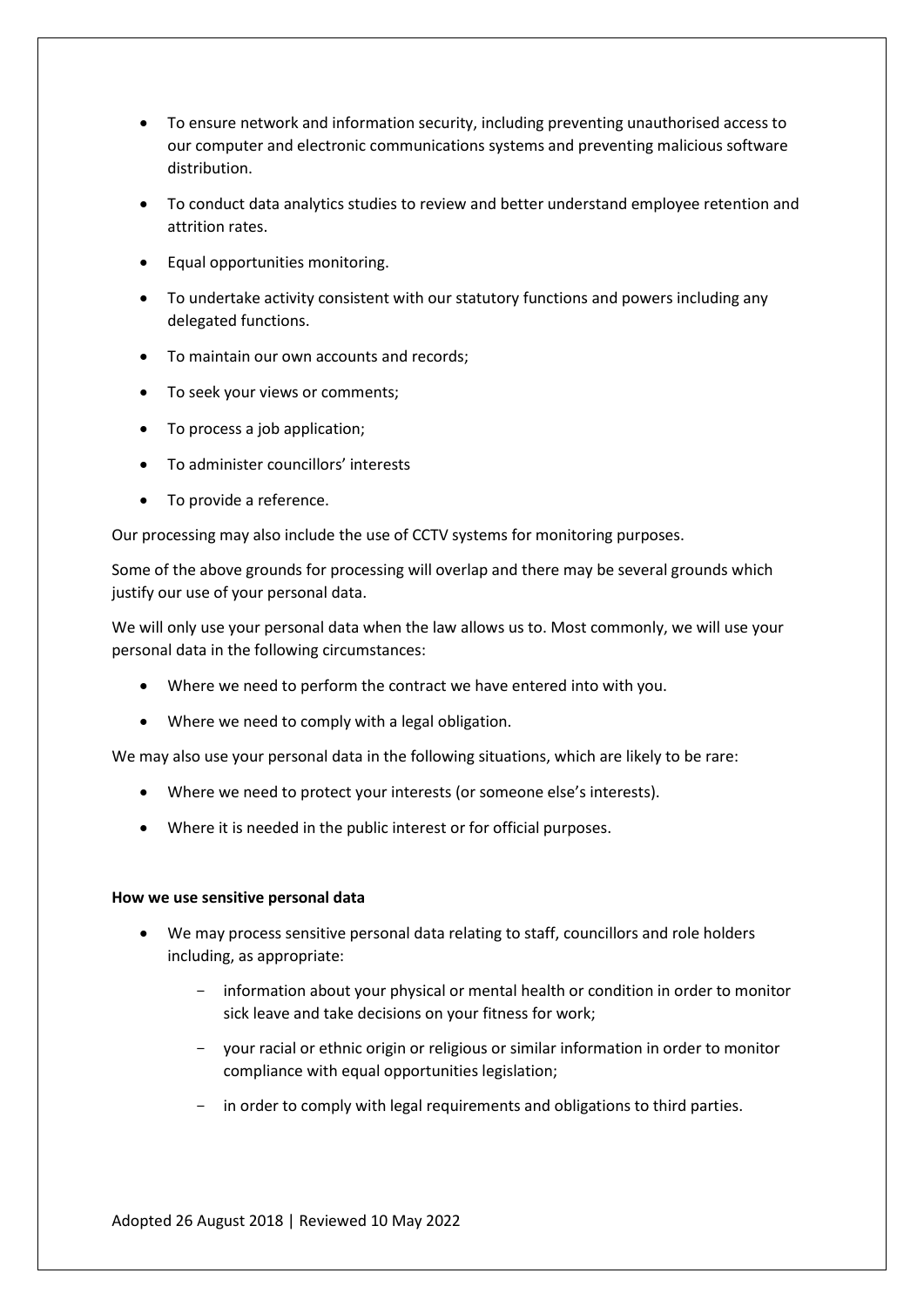- These types of data are described in the GDPR as "Special categories of data" and require higher levels of protection. We need to have further justification for collecting, storing and using this type of personal data.
- We may process special categories of personal data in the following circumstances:
	- In limited circumstances, with your explicit written consent.
	- Where we need to carry out our legal obligations.
	- Where it is needed in the public interest, such as for equal opportunities monitoring or in relation to our pension scheme.
	- Where it is needed to assess your working capacity on health grounds, subject to appropriate confidentiality safeguards.
- Less commonly, we may process this type of personal data where it is needed in relation to legal claims or where it is needed to protect your interests (or someone else's interests) and you are not capable of giving your consent, or where you have already made the information public.

#### **Do we need your consent to process your sensitive personal data?**

- We do not need your consent if we use your sensitive personal data in accordance with our rights and obligations in the field of employment and social security law.
- In limited circumstances, we may approach you for your written consent to allow us to process certain sensitive personal data. If we do so, we will provide you with full details of the personal data that we would like and the reason we need it, so that you can carefully consider whether you wish to consent.
- You should be aware that it is not a condition of your contract with us that you agree to any request for consent from us.

#### **Information about criminal convictions**

- We may only use personal data relating to criminal convictions where the law allows us to do so. This will usually be where such processing is necessary to carry out our obligations and provided we do so in line with our data protection policy.
- Less commonly, we may use personal data relating to criminal convictions where it is necessary in relation to legal claims, where it is necessary to protect your interests (or someone else's interests) and you are not capable of giving your consent, or where you have already made the information public.
- We will only collect personal data about criminal convictions if it is appropriate given the nature of the role and where we are legally able to do so.

#### **What is the legal basis for processing your personal data?**

Some of our processing is necessary for compliance with a legal obligation.

We may also process data if it is necessary for the performance of a contract with you, or to take steps to enter into a contract.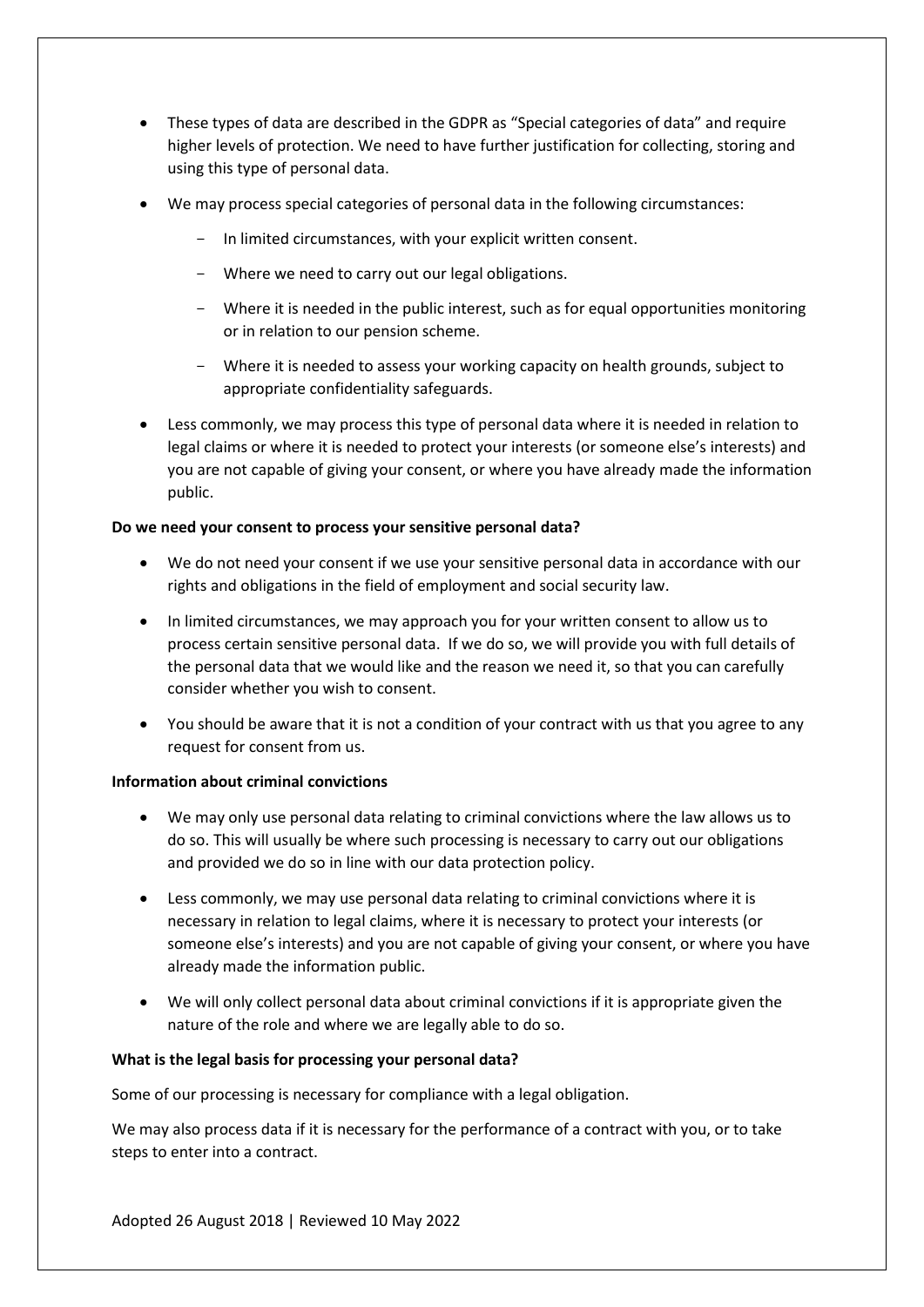We will also process your data in order to assist you in fulfilling your role in the council including administrative support or if processing is necessary for compliance with a legal obligation.

#### **Sharing your personal data**

Your personal data will only be shared with third parties including other data controllers where it is necessary for the performance of the data controllers' tasks or where you first give us your prior consent. It is likely that we will need to share your data with:

- Our agents, suppliers and contractors. For example, we may ask a commercial provider to manage our HR/ payroll functions, or to maintain our database software;
- Other persons or organisations operating within local community.
- Other data controllers, such as local authorities, public authorities, central government and agencies such as HMRC and DVLA
- Staff pension providers
- Former and prospective employers
- DBS services suppliers
- Payroll services providers
- Recruitment Agencies
- Credit reference agencies
- Professional advisors
- Trade unions or employee representatives

#### **How long do we keep your personal data?**

We will keep some records permanently if we are legally required to do so. We may keep some other records for an extended period of time. For example, it is currently best practice to keep financial records for a minimum period of 8 years to support HMRC audits or provide tax information. We may have legal obligations to retain some data in connection with our statutory obligations as a public authority. The council is permitted to retain data in order to defend or pursue claims. In some cases the law imposes a time limit for such claims (for example 3 years for personal injury claims or 6 years for contract claims). We will retain some personal data for this purpose as long as we believe it is necessary to be able to defend or pursue a claim. In general, we will endeavour to keep data only for as long as we need it. This means that we will delete it when it is no longer needed.

#### **Your responsibilities**

It is important that the personal data we hold about you is accurate and current. Please keep us informed if your personal data changes during your working relationship with us.

#### **Your rights in connection with personal data**

You have the following rights with respect to your personal data: -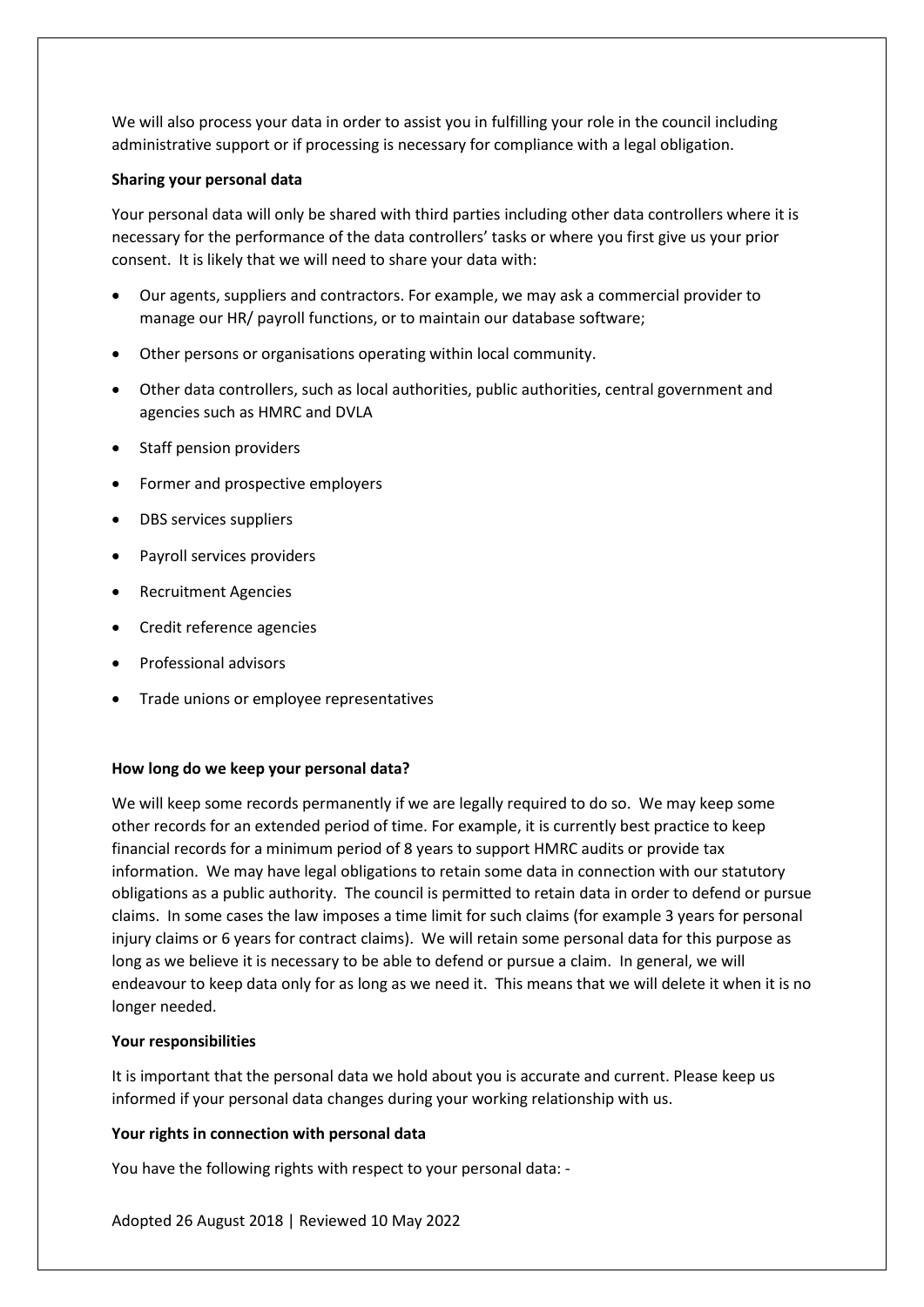When exercising any of the rights listed below, in order to process your request, we may need to verify your identity for your security. In such cases we will need you to respond with proof of your identity before you can exercise these rights.

# *1. The right to access personal data we hold on you*

- At any point you can contact us to request the personal data we hold on you as well as why we have that personal data, who has access to the personal data and where we obtained the personal data from. Once we have received your request, we will respond within one month.
- There are no fees or charges for the first request but additional requests for the same personal data or requests which are manifestly unfounded or excessive may be subject to an administrative fee.
- *2. The right to correct and update the personal data we hold on you*
- If the data we hold on you is out of date, incomplete or incorrect, you can inform us and your data will be updated.

# *3. The right to have your personal data erased*

- If you feel that we should no longer be using your personal data or that we are unlawfully using your personal data, you can request that we erase the personal data we hold.
- When we receive your request we will confirm whether the personal data has been deleted or the reason why it cannot be deleted (for example because we need it for to comply with a legal obligation).

# *4. The right to object to processing of your personal data or to restrict it to certain purposes only*

• You have the right to request that we stop processing your personal data or ask us to restrict processing. Upon receiving the request we will contact you and let you know if we are able to comply or if we have a legal obligation to continue to process your data.

# *5. The right to data portability*

• You have the right to request that we transfer some of your data to another controller. We will comply with your request, where it is feasible to do so, within one month of receiving your request.

# *6. The right to withdraw your consent to the processing at any time for any processing of data to which consent was obtained*

- You can withdraw your consent easily by telephone, email, or by post (see Contact Details below).
- *7. The right to lodge a complaint with the Information Commissioner's Office.*
- You can contact the Information Commissioners Office on 0303 123 1113 or via email https://ico.org.uk/global/contact-us/email/ or at the Information Commissioner's Office, Wycliffe House, Water Lane, Wilmslow, Cheshire SK9 5AF.